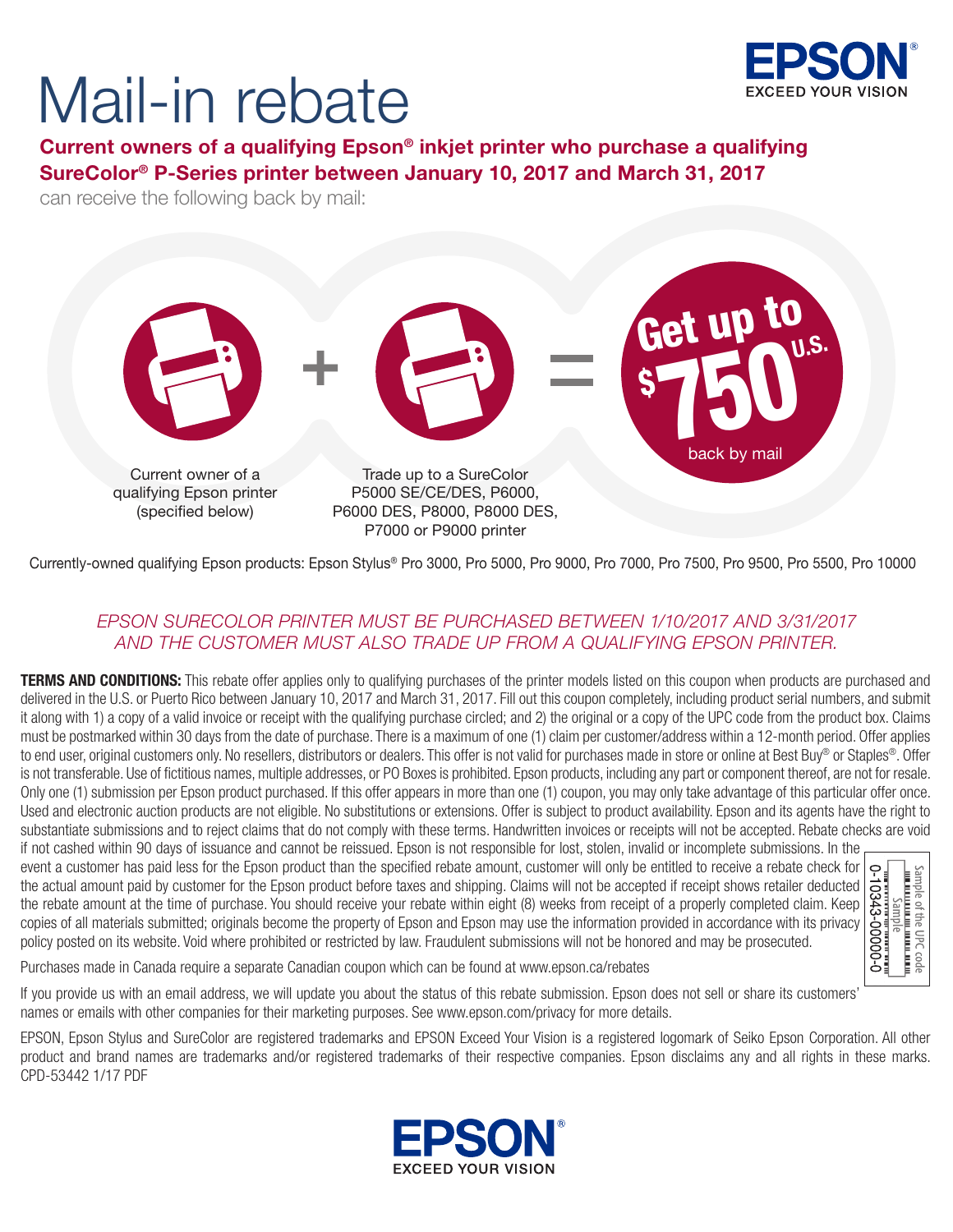# Mail-in rebate





There is a maximum of one (1) claim per customer/address within a 12-month period. For complete offer terms, please read both pages of this rebate form/coupon. This offer is not valid for purchases made in store or online at Best Buy or Staples.

**Online Rebate Pre-submission.** You have the option to submit this rebate form online. For details, please visit www.epson.com/promotions and click "Pre-submit a Rebate" under "Rebate Resources."

#### STEP 1: MAKE YOUR PURCHASE:

Trade up from your qualifying Epson printer with the purchase of a P5000 SE/CE/DES, P6000, P6000 DES, P8000, P8000 DES, P7000 or P9000 printer between January 10, 2017 and March 31, 2017. Fill out this coupon completely. Claims with incomplete information will not be fulfilled.

#### STEP 2: ATTACH YOUR RECEIPT AND UPC CODE:

Attach a copy of your dated invoice with purchase circled and the original or a copy of the UPC code and serial number from the qualifying product.

#### STEP 3: WRITE YOUR SERIAL NUMBER:

#### Printer Rebate Amount Number 2012 12:30 Printer Rebate Amount Number 2013

|                                                                                                                                                                                                                                                                | \$200 |
|----------------------------------------------------------------------------------------------------------------------------------------------------------------------------------------------------------------------------------------------------------------|-------|
|                                                                                                                                                                                                                                                                | \$300 |
| SureColor P6000 serial number<br><u> 1990 - Jan Barbara de Santo de Santo de Santo de Santo de Santo de Santo de Santo de Santo de Santo de Santo </u>                                                                                                         | \$350 |
|                                                                                                                                                                                                                                                                | \$350 |
| SureColor P8000 serial number<br>the control of the control of the control of the control of the control of the control of the control of the control of the control of the control of the control of the control of the control of the control of the control | \$500 |
|                                                                                                                                                                                                                                                                | \$500 |
| SureColor P7000 serial number<br>the control of the control of the control of the control of the control of the control of the control of the control of the control of the control of the control of the control of the control of the control of the control | \$500 |
| SureColor P9000 serial number<br><u> 1989 - Johann Stoff, amerikansk politiker (* 1908)</u>                                                                                                                                                                    | \$750 |

Currently-owned qualifying model (Epson Stylus Pro 3000, Pro 5000, Serial Number (Required) Pro 9000, Pro 7000, Pro 7500, Pro 9500, Pro 5500, Pro 10000)